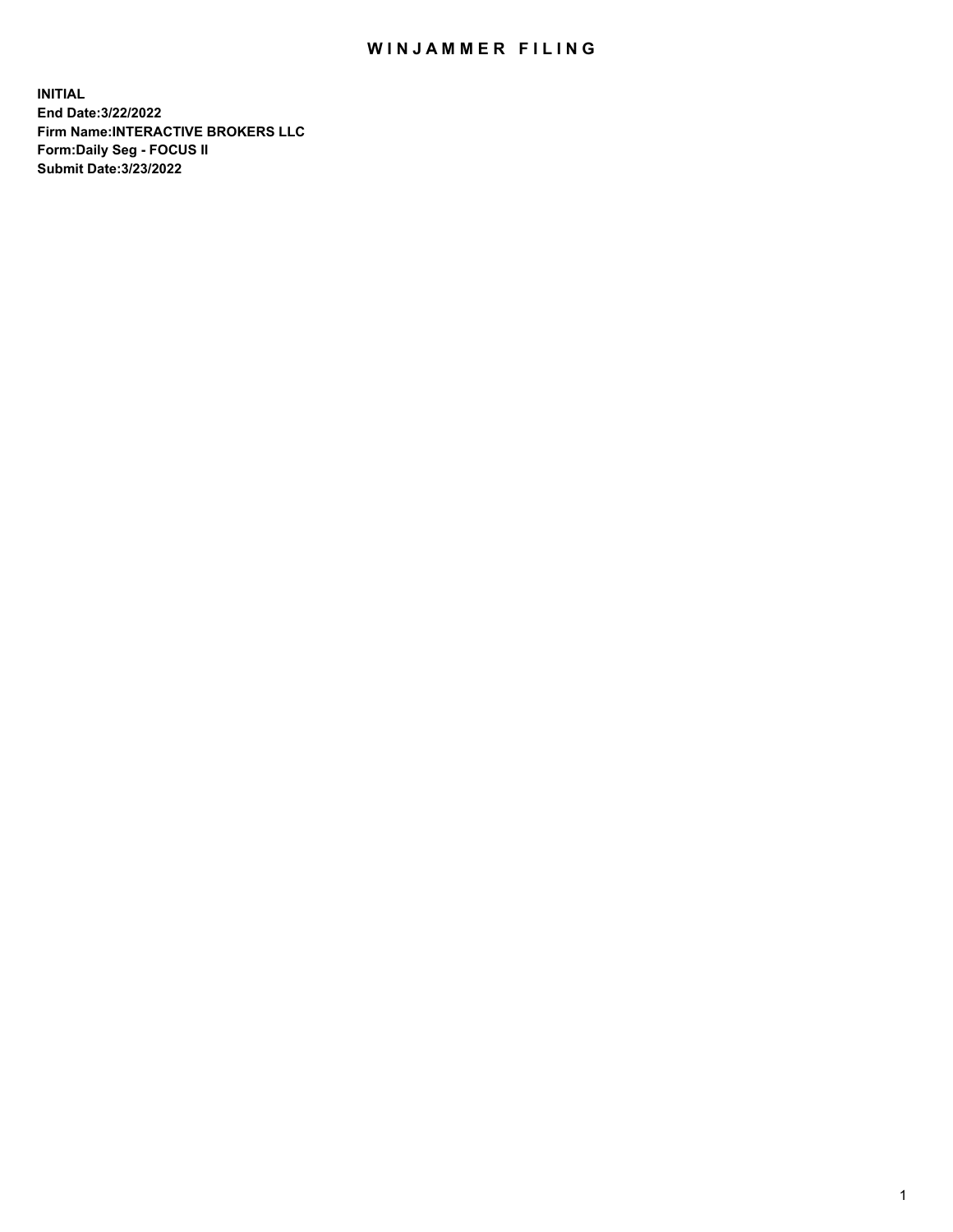**INITIAL End Date:3/22/2022 Firm Name:INTERACTIVE BROKERS LLC Form:Daily Seg - FOCUS II Submit Date:3/23/2022 Daily Segregation - Cover Page**

| Name of Company                                                                                                                                                                                                                                                                                                                | <b>INTERACTIVE BROKERS LLC</b>                                                                  |
|--------------------------------------------------------------------------------------------------------------------------------------------------------------------------------------------------------------------------------------------------------------------------------------------------------------------------------|-------------------------------------------------------------------------------------------------|
| <b>Contact Name</b>                                                                                                                                                                                                                                                                                                            | James Menicucci                                                                                 |
| <b>Contact Phone Number</b>                                                                                                                                                                                                                                                                                                    | 203-618-8085                                                                                    |
| <b>Contact Email Address</b>                                                                                                                                                                                                                                                                                                   | jmenicucci@interactivebrokers.c<br>$om$                                                         |
| FCM's Customer Segregated Funds Residual Interest Target (choose one):<br>a. Minimum dollar amount: ; or<br>b. Minimum percentage of customer segregated funds required:% ; or<br>c. Dollar amount range between: and; or<br>d. Percentage range of customer segregated funds required between:% and%.                         | $\overline{\mathbf{0}}$<br>$\overline{\mathbf{0}}$<br>155,000,000 245,000,000<br>0 <sub>0</sub> |
| FCM's Customer Secured Amount Funds Residual Interest Target (choose one):<br>a. Minimum dollar amount: ; or<br>b. Minimum percentage of customer secured funds required:% ; or<br>c. Dollar amount range between: and; or<br>d. Percentage range of customer secured funds required between:% and%.                           | $\overline{\mathbf{0}}$<br>$\overline{\mathbf{0}}$<br>80,000,000 120,000,000<br>0 <sub>0</sub>  |
| FCM's Cleared Swaps Customer Collateral Residual Interest Target (choose one):<br>a. Minimum dollar amount: ; or<br>b. Minimum percentage of cleared swaps customer collateral required:% ; or<br>c. Dollar amount range between: and; or<br>d. Percentage range of cleared swaps customer collateral required between:% and%. | $\overline{\mathbf{0}}$<br>$\overline{\mathbf{0}}$<br>0 <sub>0</sub><br>0 <sub>0</sub>          |

Attach supporting documents CH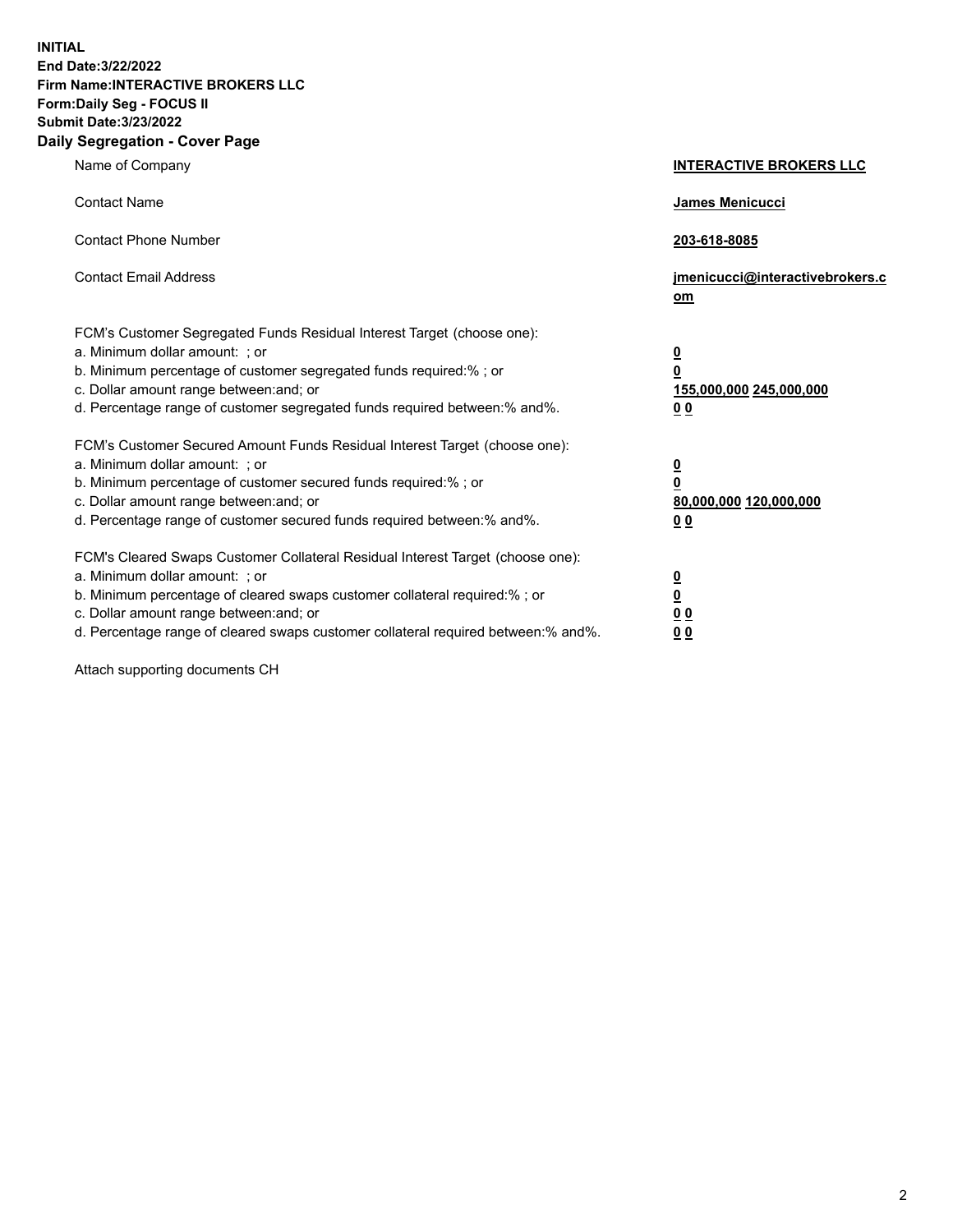**INITIAL End Date:3/22/2022 Firm Name:INTERACTIVE BROKERS LLC Form:Daily Seg - FOCUS II Submit Date:3/23/2022 Daily Segregation - Secured Amounts**

|                | Dany Ocgregation - Oceanea Anioante                                                               |                                   |
|----------------|---------------------------------------------------------------------------------------------------|-----------------------------------|
|                | Foreign Futures and Foreign Options Secured Amounts                                               |                                   |
|                | Amount required to be set aside pursuant to law, rule or regulation of a foreign                  | $0$ [7305]                        |
|                | government or a rule of a self-regulatory organization authorized thereunder                      |                                   |
| $\mathbf{1}$ . | Net ledger balance - Foreign Futures and Foreign Option Trading - All Customers                   |                                   |
|                | A. Cash                                                                                           | 518,511,009 [7315]                |
|                | B. Securities (at market)                                                                         | $0$ [7317]                        |
| 2.             | Net unrealized profit (loss) in open futures contracts traded on a foreign board of trade         | 19,126,825 [7325]                 |
| 3.             | Exchange traded options                                                                           |                                   |
|                | a. Market value of open option contracts purchased on a foreign board of trade                    | 106,435 [7335]                    |
|                | b. Market value of open contracts granted (sold) on a foreign board of trade                      | -20,710 [7337]                    |
| 4.             | Net equity (deficit) (add lines 1. 2. and 3.)                                                     | 537,723,559 [7345]                |
| 5.             | Account liquidating to a deficit and account with a debit balances - gross amount                 | 3,366 [7351]                      |
|                | Less: amount offset by customer owned securities                                                  | 0 [7352] 3,366 [7354]             |
| 6.             | Amount required to be set aside as the secured amount - Net Liquidating Equity                    | 537,726,925 [7355]                |
|                | Method (add lines 4 and 5)                                                                        |                                   |
| 7.             | Greater of amount required to be set aside pursuant to foreign jurisdiction (above) or line<br>6. | 537,726,925 [7360]                |
|                | FUNDS DEPOSITED IN SEPARATE REGULATION 30.7 ACCOUNTS                                              |                                   |
| $\mathbf{1}$ . | Cash in banks                                                                                     |                                   |
|                | A. Banks located in the United States                                                             | 8,329,247 [7500]                  |
|                | B. Other banks qualified under Regulation 30.7                                                    | 0 [7520] 8,329,247 [7530]         |
| 2.             | <b>Securities</b>                                                                                 |                                   |
|                | A. In safekeeping with banks located in the United States                                         | 520,908,700 [7540]                |
|                | B. In safekeeping with other banks qualified under Regulation 30.7                                | 0 [7560] 520,908,700 [7570]       |
| 3.             | Equities with registered futures commission merchants                                             |                                   |
|                | A. Cash                                                                                           | $Q$ [7580]                        |
|                | <b>B.</b> Securities                                                                              | $0$ [7590]                        |
|                | C. Unrealized gain (loss) on open futures contracts                                               | $0$ [7600]                        |
|                | D. Value of long option contracts                                                                 | $0$ [7610]                        |
|                | E. Value of short option contracts                                                                | 0 [7615] 0 [7620]                 |
| 4.             | Amounts held by clearing organizations of foreign boards of trade                                 |                                   |
|                | A. Cash                                                                                           | $Q$ [7640]                        |
|                | <b>B.</b> Securities                                                                              | $0$ [7650]                        |
|                | C. Amount due to (from) clearing organization - daily variation                                   | $0$ [7660]                        |
|                | D. Value of long option contracts                                                                 | $0$ [7670]                        |
|                | E. Value of short option contracts                                                                | 0 [7675] 0 [7680]                 |
| 5.             | Amounts held by members of foreign boards of trade                                                |                                   |
|                | A. Cash                                                                                           | 116,706,998 [7700]                |
|                | <b>B.</b> Securities                                                                              | $0$ [7710]                        |
|                | C. Unrealized gain (loss) on open futures contracts                                               | 12,802,239 [7720]                 |
|                | D. Value of long option contracts                                                                 | 106,435 [7730]                    |
|                | E. Value of short option contracts                                                                | -20,710 [7735] 129,594,962 [7740] |
| 6.             | Amounts with other depositories designated by a foreign board of trade                            | $0$ [7760]                        |
| 7.             | Segregated funds on hand                                                                          | $0$ [7765]                        |
| 8.             | Total funds in separate section 30.7 accounts                                                     | 658,832,909 [7770]                |
| 9.             | Excess (deficiency) Set Aside for Secured Amount (subtract line 7 Secured Statement               | 121,105,984 [7380]                |
|                | Page 1 from Line 8)                                                                               |                                   |
| 10.            | Management Target Amount for Excess funds in separate section 30.7 accounts                       | 80,000,000 [7780]                 |
| 11.            | Excess (deficiency) funds in separate 30.7 accounts over (under) Management Target                | 41,105,984 [7785]                 |
|                |                                                                                                   |                                   |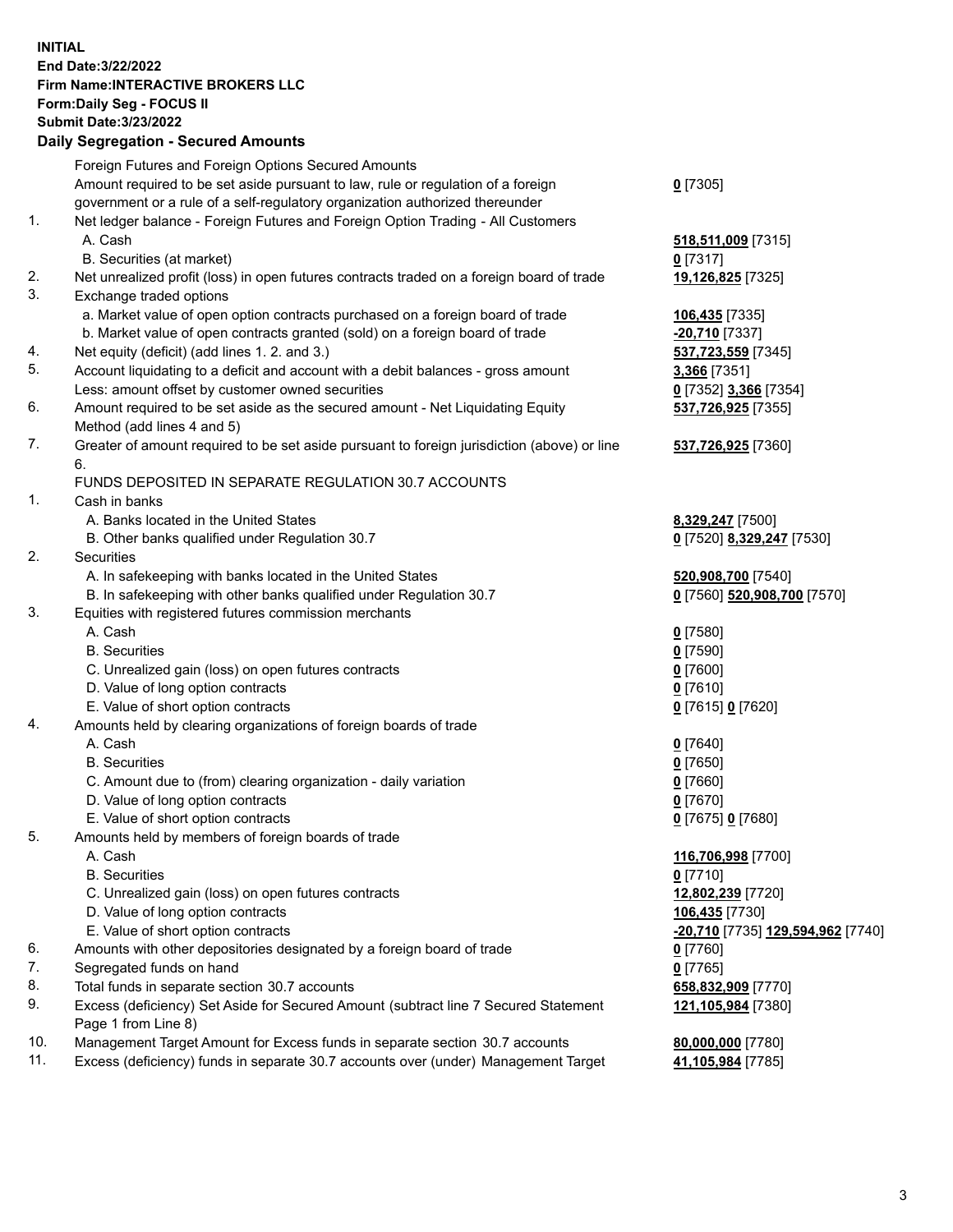**INITIAL End Date:3/22/2022 Firm Name:INTERACTIVE BROKERS LLC Form:Daily Seg - FOCUS II Submit Date:3/23/2022 Daily Segregation - Segregation Statement** SEGREGATION REQUIREMENTS(Section 4d(2) of the CEAct) 1. Net ledger balance A. Cash **8,121,261,879** [7010] B. Securities (at market) **0** [7020] 2. Net unrealized profit (loss) in open futures contracts traded on a contract market **272,350,409** [7030] 3. Exchange traded options A. Add market value of open option contracts purchased on a contract market **918,982,645** [7032] B. Deduct market value of open option contracts granted (sold) on a contract market **-743,415,090** [7033] 4. Net equity (deficit) (add lines 1, 2 and 3) **8,569,179,843** [7040] 5. Accounts liquidating to a deficit and accounts with debit balances - gross amount **1,089,870** [7045] Less: amount offset by customer securities **0** [7047] **1,089,870** [7050] 6. Amount required to be segregated (add lines 4 and 5) **8,570,269,713** [7060] FUNDS IN SEGREGATED ACCOUNTS 7. Deposited in segregated funds bank accounts A. Cash **941,527,379** [7070] B. Securities representing investments of customers' funds (at market) **5,387,982,795** [7080] C. Securities held for particular customers or option customers in lieu of cash (at market) **0** [7090] 8. Margins on deposit with derivatives clearing organizations of contract markets A. Cash **1,079,741,816** [7100] B. Securities representing investments of customers' funds (at market) **1,192,948,681** [7110] C. Securities held for particular customers or option customers in lieu of cash (at market) **0** [7120] 9. Net settlement from (to) derivatives clearing organizations of contract markets **16,229,906** [7130] 10. Exchange traded options A. Value of open long option contracts **918,982,645** [7132] B. Value of open short option contracts **-743,415,090** [7133] 11. Net equities with other FCMs A. Net liquidating equity **0** [7140] B. Securities representing investments of customers' funds (at market) **0** [7160] C. Securities held for particular customers or option customers in lieu of cash (at market) **0** [7170] 12. Segregated funds on hand **0** [7150] 13. Total amount in segregation (add lines 7 through 12) **8,793,998,132** [7180] 14. Excess (deficiency) funds in segregation (subtract line 6 from line 13) **223,728,419** [7190] 15. Management Target Amount for Excess funds in segregation **155,000,000** [7194] 16. Excess (deficiency) funds in segregation over (under) Management Target Amount Excess **68,728,419** [7198]